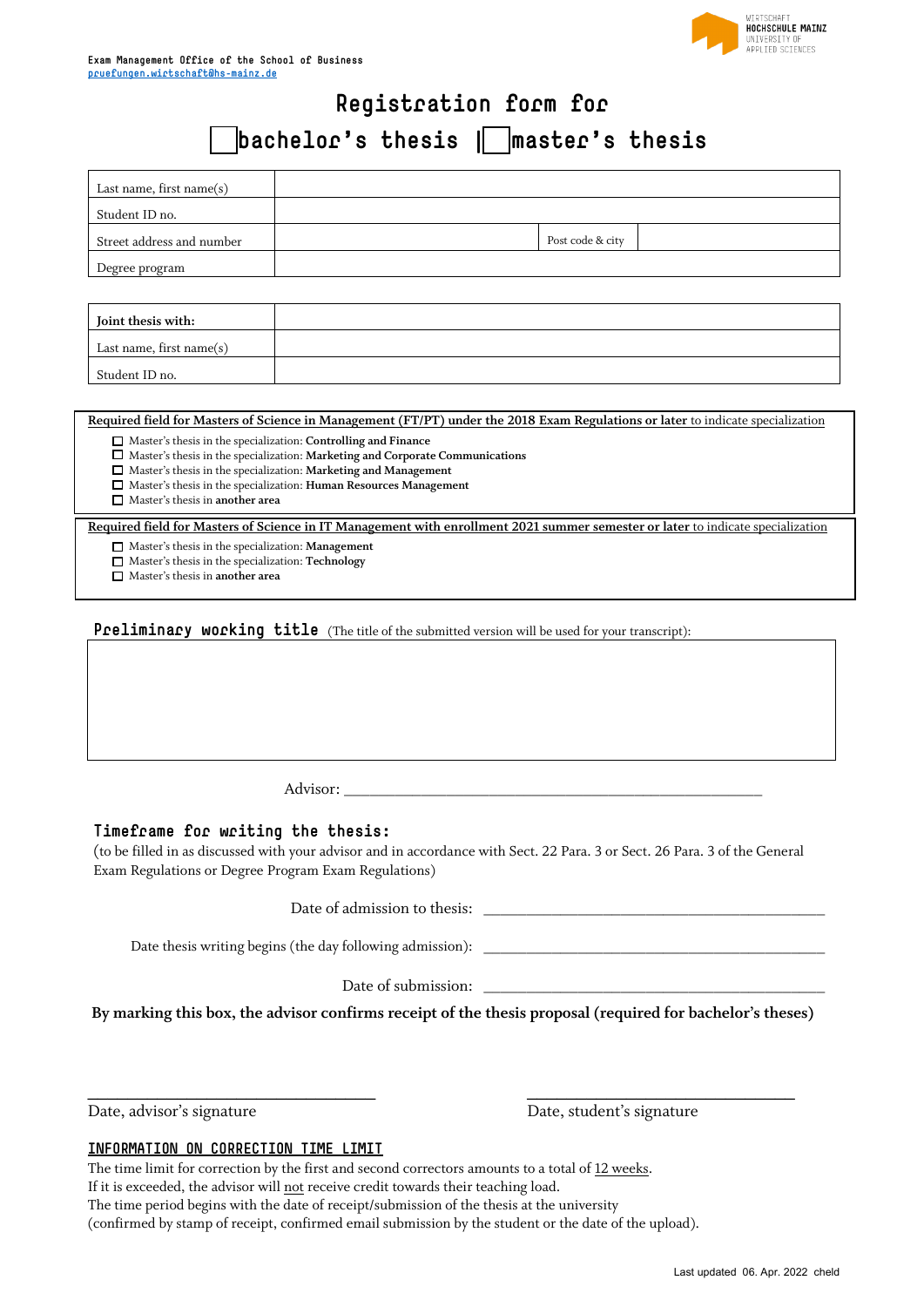## **Information/tips for completing the form/ instructions on registering for your thesis**

## **General information:**

Your thesis registration form must be reviewed before you begin writing.

Therefore, we ask that you submit your registration to the Exam Management Office **1-2** business days before you begin to write your thesis.

Please complete all enabled fields on the digital form.

Please note that we need both your signature and the signature of your advisor to be able to process your registration.

We prefer registration forms be submitted by email to [pruefungen.wirtschaft@hs-mainz.de.](mailto:pruefungen.wirtschaft@hs-mainz.de)

Please include your advisor in CC. The signature of your advisor can be done in digital form. After the processing of your registration form is completed, you will receive a confirmation of your registration by mail. Alternatively, you can submit your registration during business hours, drop it in our mailbox or send it by regular mail. In these cases, however, we require **3 copies** of the registration form.

Mail address: Mainz University of Applied Sciences Exam Management Office of the School of Business Lucy-Hillebrand-Straße 2 55128 Mainz

## **Application deadline:**

You may write your bachelor's thesis for the first time at the earliest in your 5th degree-related semester if you meet the requirements of the corresponding semester; see Section 21 of the General Exam Regulations.

#### The *latest* possibility to register for your thesis:

Under Section 22 Paragraph 2 or Section 26 Paragraph 2 of the General Exam Regulations, the following applies: "If the results of all examination and academic achievements are available during a winter semester, the registration for the bachelor's thesis must be submitted by April 15th at the latest. If the results of all examinations and academic achievements are available during a summer semester, the registration for the bachelor's thesis must be submitted by September 15th at the latest."

Here are some examples:

- Example 1: The student took and passed their last exam in the 2019 summer semester, but still has one uncompleted academic achievement. Since the course work is still pending, the student in this example is not completely finished with all credits and there is no deadline by which the student must register for their bachelor's/master's thesis.
- Example 2: The student passed their last exam in the 2019/2020 winter semester and all academic achievements have been completed. Since the student in this example completed all credits during a winter semester, the registration deadline is April 15, 2021.
- Example 3: The student passed their last exam in the 2020 summer semester and all academic achievements have been completed. Since the student in this example completed all credits during a summer semester, the registration deadline is September 15, 2021.

The bachelor's/master's thesis is considered as failed for the first time if the registration deadline has been exceeded by two semesters.